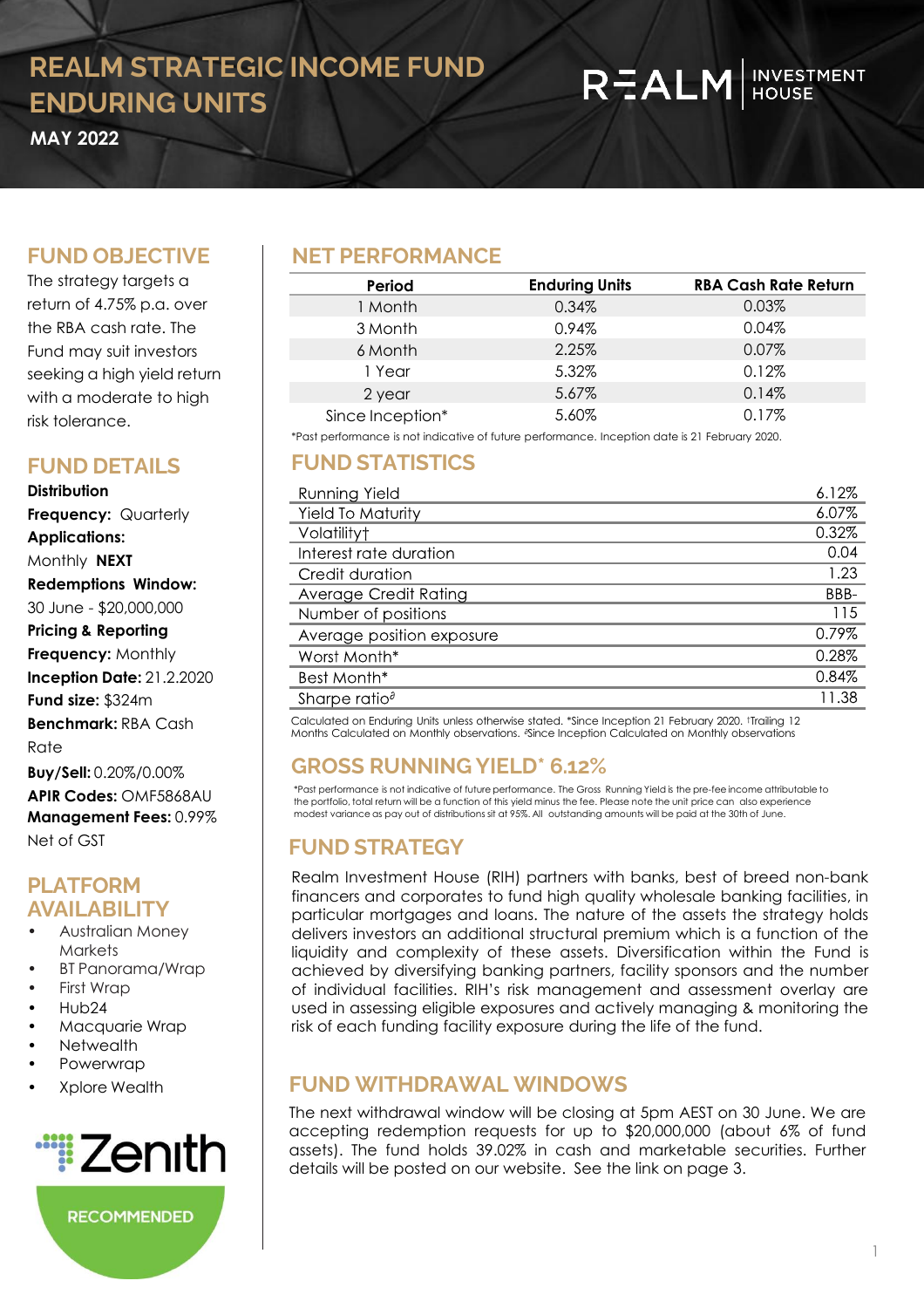## **REALM HOUSE**

**MAY 2022**

#### **PORTFOLIO COMPOSITION**



### **COLLATERALTYPE**



RMBS Private (34.26%) RMBS Public (21,43%) RMBS Structured (4.86%) ABS Private (21.86%) ABS Public (8.21%) ABS Structured (0.00%) Cash (9.38%)

#### **CREDIT QUALITY**



#### **ROLLOVER VS TARGET**



#### **FUND UPDATE**

The portfolio is invested across a range of Private ABS/RMBS Facilities (56.11%), Public ABS/RMBS Facilities (29.64%) and Structured Secured Facilities backed by loans (4.86%). The weighted average credit rating of the portfolio sits at BBB-, a weighted credit duration of 1.23 years and a pre fee running yield of 6.12%.

The Realm Strategic Income Fund maintains a 29.6% holding in public securities which has reduced from approximately 32% last month. Our intention is to continue to reduce public securities as private securities are negotiated and settled. While this detracted from the total return, the strong yield generated by the portfolio offset this weakness and still delivered a strong positive number for the month. We anticipate several new settlements into private assets over the month will continue to increase the portfolios running yield.

#### **PORTFOLIO RISK ANALYSIS**

**Housing Market Performance;** While Australian residential property values rose again in most capital cities, Sydney and Melbourne markets recorded falls of 1% and 0.7% respectively. This resulted in the CoreLogic 5 capital city property index to record a loss of 0.4%. This fall was led by housing markets, falling 0.4%, while units lagged, falling 0.3%.

Clearance rates remained inline over the month, continuing to hover around 60%. This was driven by the number of properties for sale as sellers try to take advantage of market conditions.

Arrears within the system remain low and our outlook for the strategy remains constructive.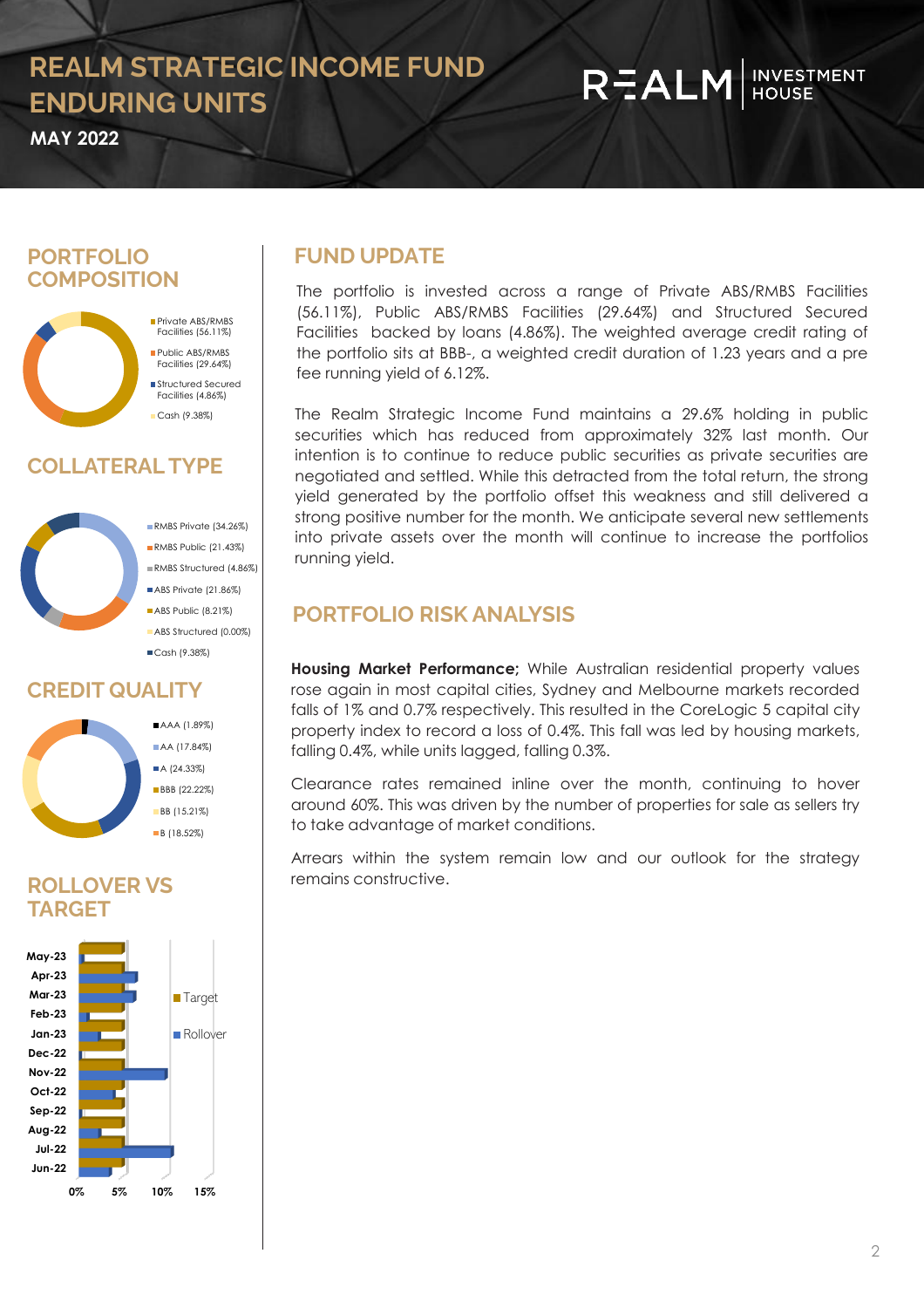# **REALM HOUSE**

**MAY 2022** 

#### **WEIGHTED AVERAGE PORTFOLIO LVR**



**GEOGRAPHIC EXPOSURE**



#### **OTHER FUND DETAILS**

**Responsible Entity:** One Managed Investment Funds Ltd

**Custodian:** Mainstream Funds Services Pty Ltd

#### **Unit Pricing and Unit Price History:**

https://www.realminvest ments.com.au/ourproducts/realm[strategic-income-fund](https://www.realminvestments.com.au/our-products/realm-strategic-income-fund-enduring-units/)enduring-units/ **Liquidity Window Notice:** 

https://www.realminve stments.com.au/wpcontent/uploads/Real m-Limited-Withdrawal-[Offer-Notice-Jun22.pdf](https://www.realminvestments.com.au/wp-content/uploads/Realm-Limited-Withdrawal-Offer-Notice-Jun22.pdf)

### **TRANSACTION AND MARKET FLOW**

**Market Update**; Public Structured credit markets continued to be weaker, with credit spreads widening alongside global credit markets. There were several transactions in market over the course of the month; most notable were three transactions issued by regional banks, who returned from being absent in the Australian market for some time. This increased supply led to further weakness in various portions of the structured credit complex, with senior (AAA) and senior mezzanine (AA) tranches continuing to weaken more than the mezzanine (A/BBB rated) and Junior mezzanine tranches (Sub investment grade).

**Private Assets**; Private Asset pricing remains stable, with yields across the private middle mezzanine (A/BBB rated) portfolio continuing to offer over not only twice the yields of public securities, but also better protections through documentation and covenants. This trend continues within the private junior mezzanine portfolio (BB/B rated), with the relative value on offer by private markets displaying significant value against the public market.

**Portfolio Pipeline**; The funding pipeline continues to grow, with several facilities funded over the month and a further two facilities due to close within the coming weeks. Levels of enquiry around funding proposals remains high, with fourteen high quality proposals currently being assessed within various stages of the fund's due diligence pipeline. The investment team will continue to use this pipeline to assist the fund in meeting its stated return outcome, whilst accommodating unitholder demand.

#### **HOUSING ARREARS & PORTFOLIO PERFORMANCE**

Portfolio arrears improved to 0.67% for the month of May. Transactions within the portfolio continue to perform well and be monitored closely.

S&P's Prime market arrears Index (SPIN) remains at low levels relative to historic averages. The prime arrears index improved 1bp to 0.78% for February. Non-conforming arrears increased 4bps to 2.58%. We continue to view current market conditions as benign from a risk perspective.

#### **REALM INVESTMENT HOUSE CONTACTS**

#### **DISTRIBUTION**

**Broc McCauley** T: 0433 169 668 E: broc.m@realminvestments .com.au

**A: LEVEL 17, 500 Collins street Melbourne VIC 3000**

**Client Services** T: 03 9112 1150 E: [clientservices@realminvestments.com.au](mailto:clientservices@realminvestments.com.au)